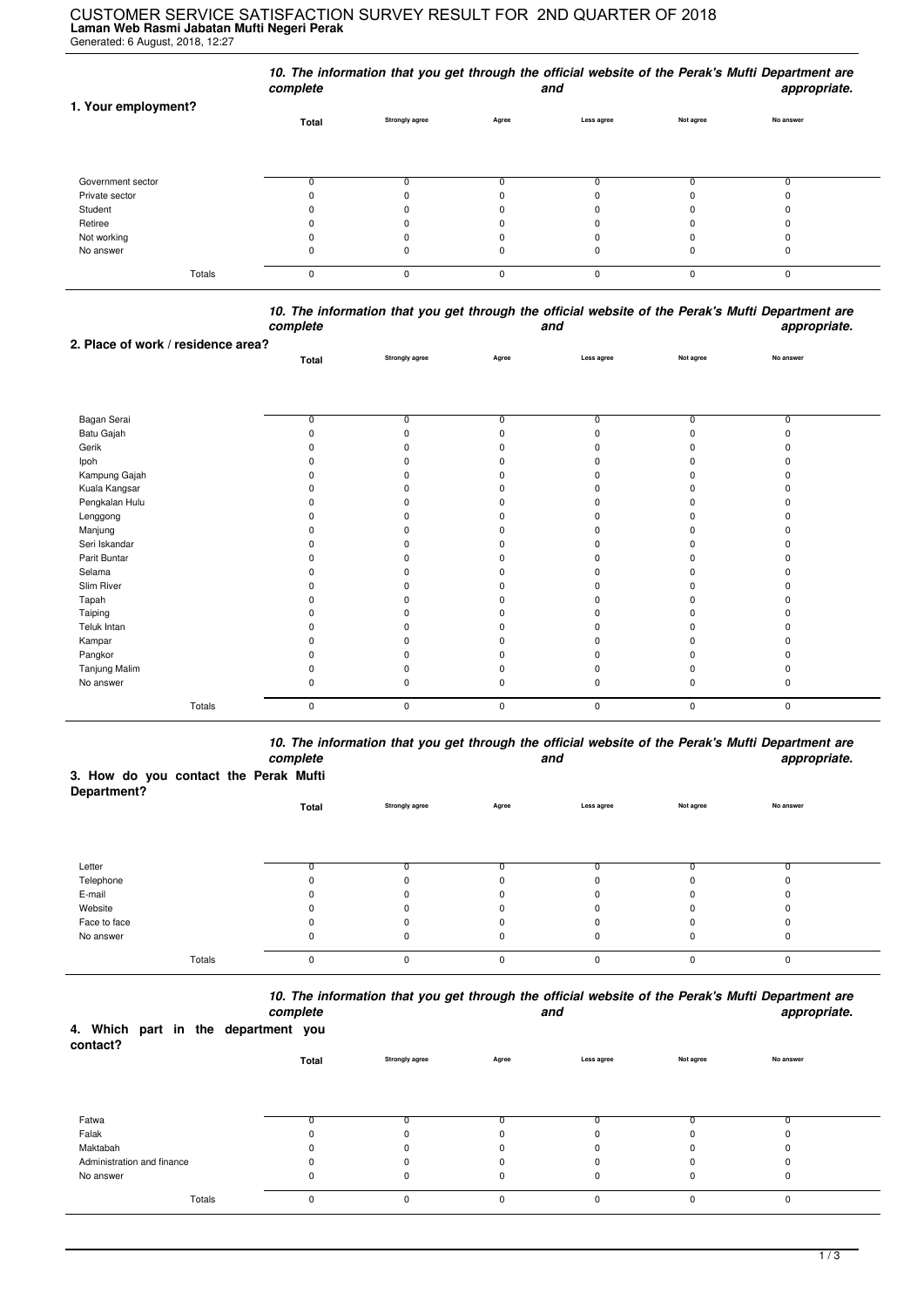| 5. Please indicate the services provided by      | complete |                       |          | and        |           | 10. The information that you get through the official website of the Perak's Mufti Department are<br>appropriate. |
|--------------------------------------------------|----------|-----------------------|----------|------------|-----------|-------------------------------------------------------------------------------------------------------------------|
| this department.                                 | Total    | <b>Strongly agree</b> | Agree    | Less agree | Not agree | No answer                                                                                                         |
| The Issuance Of Fatwa                            | 0        | 0                     | 0        |            | 0         | 0                                                                                                                 |
| Management Of Tauliah                            |          |                       |          |            |           |                                                                                                                   |
| Self Declaration Friday                          |          |                       |          |            |           |                                                                                                                   |
| <b>Islamic Concern</b>                           |          |                       |          |            |           |                                                                                                                   |
| Determination / Check Direction Of<br>Qiblah     | 0        | $\Omega$              | n        |            | C         | ŋ                                                                                                                 |
| Preparation Of Hijri Timetable / Prayer<br>Times | 0        | $\Omega$              | O        | $\Omega$   | $\Omega$  | $\Omega$                                                                                                          |
| Sun's Observation / Moon's Observation           | 0        | $\Omega$              |          |            |           |                                                                                                                   |
| No answer                                        | n        |                       |          |            |           | 0                                                                                                                 |
| Totals                                           | 0        | $\Omega$              | $\Omega$ | $\Omega$   | $\Omega$  | 0                                                                                                                 |

## *10. The information that you get through the official website of the Perak's Mufti Department are* **and** and **appropriate.**

|                    |  | complete                                    |
|--------------------|--|---------------------------------------------|
|                    |  | 6. Your opinion about management            |
|                    |  | ccredited teaching service to teach Islamic |
| in state of Perak. |  |                                             |

| <b> .</b>         | Total    | <b>Strongly agree</b> | Agree    | Less agree | Not agree | No answer |  |
|-------------------|----------|-----------------------|----------|------------|-----------|-----------|--|
|                   |          |                       |          |            |           |           |  |
| Excellent         |          |                       |          |            |           |           |  |
| Very satisfactory |          |                       | 0        |            |           |           |  |
| Satisfactory      |          |                       | 0        |            |           |           |  |
| Less satisfactory |          |                       | 0        |            |           |           |  |
| Not satisfactory  |          |                       | $\Omega$ |            |           |           |  |
| No answer         | 0        |                       | 0        |            | 0         |           |  |
| Totals            | $\Omega$ | $\Omega$              | $\Omega$ | ŋ          | O         |           |  |

## *10. The information that you get through the official website of the Perak's Mufti Department are*

|                                                                                                                    | complete |                       |          | and        |           | iv. The implificulture that you get through the only ar website of the Felax's multi-bepartment are<br>appropriate. |
|--------------------------------------------------------------------------------------------------------------------|----------|-----------------------|----------|------------|-----------|---------------------------------------------------------------------------------------------------------------------|
| Recognition credential of<br>7.<br>teaching to candidates who managed to<br>brings many benefits to the community. | Islamic  |                       |          |            |           |                                                                                                                     |
|                                                                                                                    | Total    | <b>Strongly agree</b> | Agree    | Less agree | Not agree | No answer                                                                                                           |
|                                                                                                                    |          |                       |          |            |           |                                                                                                                     |
| Strongly agree                                                                                                     | O        |                       |          |            |           |                                                                                                                     |
| Agree                                                                                                              |          |                       |          |            |           |                                                                                                                     |
| Less agree                                                                                                         |          |                       |          |            |           |                                                                                                                     |
| Not agree                                                                                                          |          |                       |          |            |           |                                                                                                                     |
| No answer                                                                                                          |          |                       |          |            |           |                                                                                                                     |
| Totals                                                                                                             | 0        |                       | $\Omega$ | 0          |           | $\Omega$                                                                                                            |

*10. The information that you get through the official website of the Perak's Mufti Department are complete and appropriate.*

**8. Service of checking qiblah direction that provided is:**

| provided is.      | Total | <b>Strongly agree</b> | Agree    | Less agree | Not agree | No answer |  |
|-------------------|-------|-----------------------|----------|------------|-----------|-----------|--|
|                   |       |                       |          |            |           |           |  |
| Excellent         |       |                       |          |            |           |           |  |
| Very satisfactory |       | $\Omega$              |          |            |           |           |  |
| Satisfactory      |       | 0                     |          |            |           |           |  |
| Less satisfactory |       | 0                     |          |            |           |           |  |
| Not satisfactory  |       |                       |          |            |           |           |  |
| No answer         | 0     | 0                     |          | 0          | 0         | υ         |  |
| Totals            | 0     | 0                     | $\Omega$ | $\Omega$   | $\Omega$  | 0         |  |